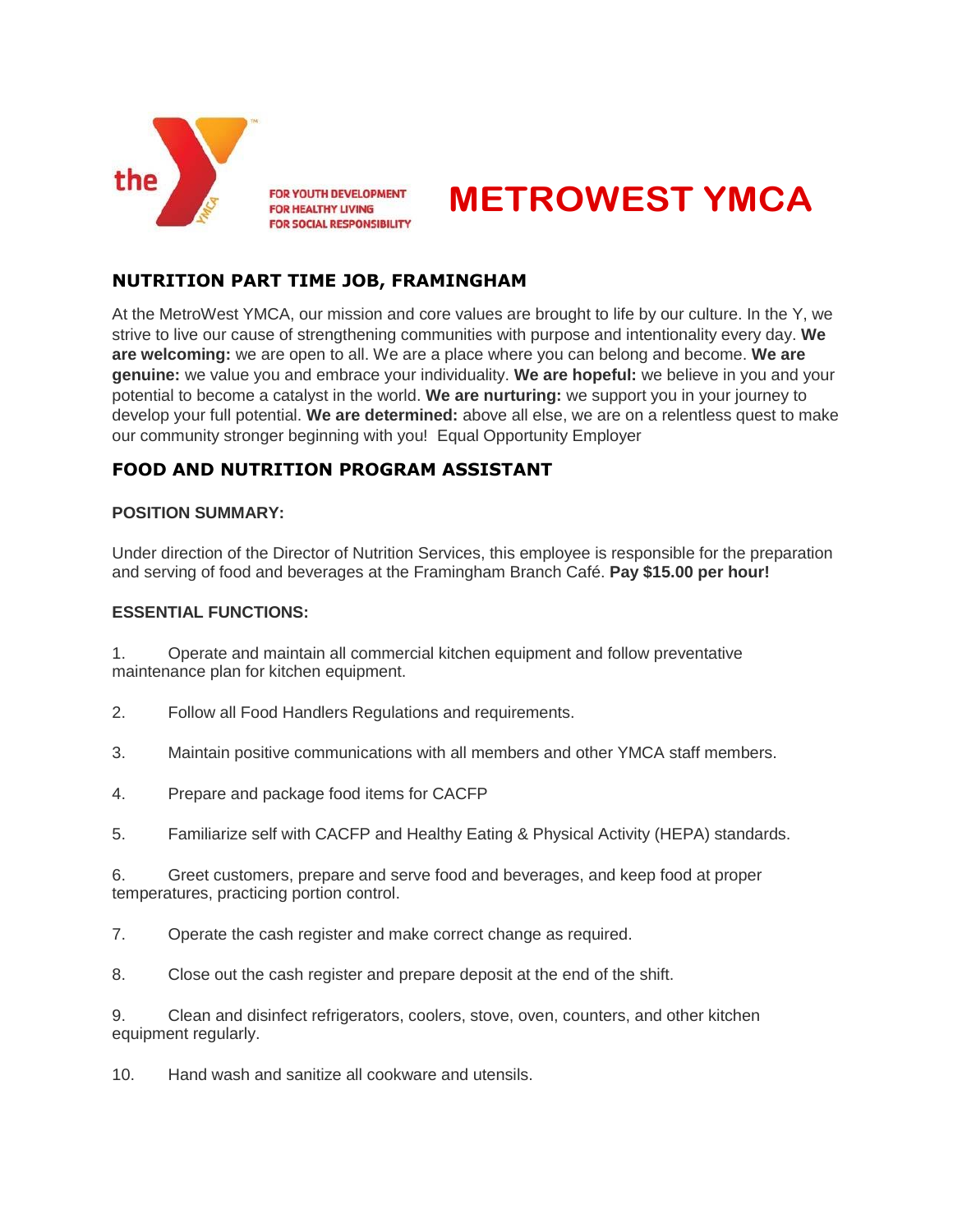11. Discard spoiled or old food and take out the garbage.

12. Report to supervisors any unsafe conditions and defective equipment.

13. Maintain knowledge of Association policies and procedures, risk management, safety practices and applicable laws.

14. Lead by example at all times. Interact with a high level of professionalism and accountability.

15. Attend staff meetings and trainings as required.

16. Perform other duties as assigned.

### **OTHER DUTIES AND RESPONSIBILITIES:**

1. Maintaining a clean, well-groomed appearance while on duty and keeping in compliance with the Association and Department Dress Code Policy

2. A continued commitment to member satisfaction by ensuring excellent Member Experience

3. Maintaining the safety of all members and staff by identifying and correcting risk situations, writing incident reports, etc.

4. Ensuring the overall cleanliness of the facility

5. A commitment to Diversity and Inclusion

#### **REQUIREMENTS:**

- 1. Pleasant manner and ability to deal with people.
- 2. Experience with commercial food handling and preparation
- 3. Ability to use a cash register and make correct change.

4. Exhibit strong leadership skills; possess a passion for member service, building and maintaining a culture of member service excellence

5. Acquire and maintain the following certifications:

CPR Pro/AED/O2 & First Aid/ Serv Safe

## **WORK ENVIRONMENT & PHYSICAL DEMANDS:**

The physical demands described here are representative of those that must be met by an employee to successfully perform the essential functions of this job. Reasonable accommodations may be made to enable individuals with disabilities to perform the essential functions.

The employee is required to stand for long periods of time and must be able to move around the work environment.